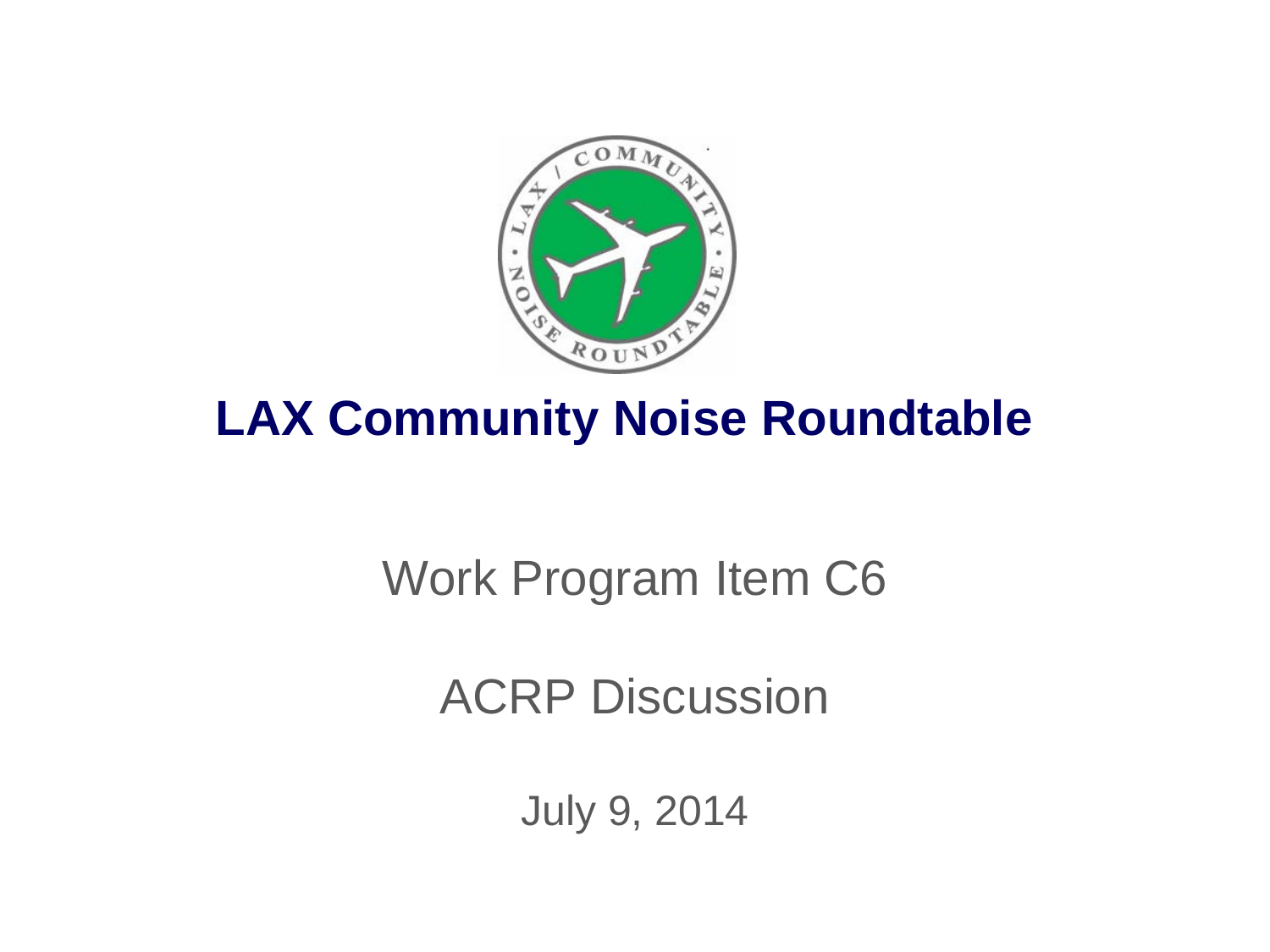

#### **INTRODUCTION**

- **The LAX Community Noise Roundtable's Work Program Item C6 has been geared towards reviewing and recommending Problem Statements to the Airport Cooperative Research Program (ACRP)**
- **Each year, LAWA staff, on behalf of the Roundtable, requests copies of all problem statements submitted**
- **ESA Airports evaluates the aircraft noise-related Problem Statements for the Roundtable's consideration**
- **ESA Airports develops a list of "Recommended" and "Not Recommended" projects based primarily on the potential benefits of the research to communities near LAX**
- **The Roundtable forwards the recommended Problem Statements to ACRP**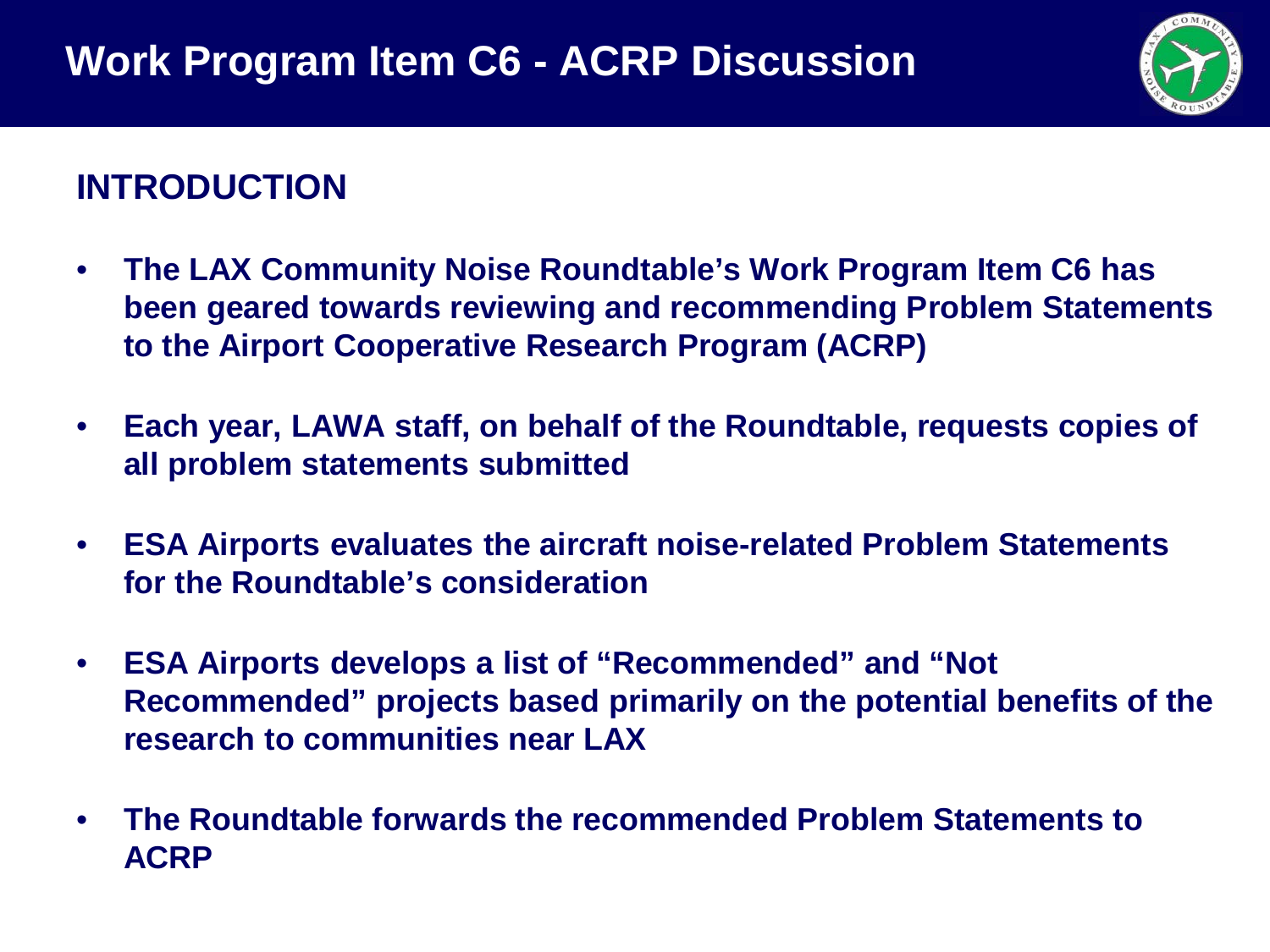

- **However, the ACRP does not solicit input on Problem Statements nor is it setup to receive unsolicited input on Problem Statements from individuals or groups like the LAX Roundtable**
- **As a result, the ACRP Program Manager has indicated that "...there is no formal process to open the evaluation to the general populace of the airport industry."**
- **Therefore, ACRP will no longer provide the requested Problem Statements for the Roundtable to review**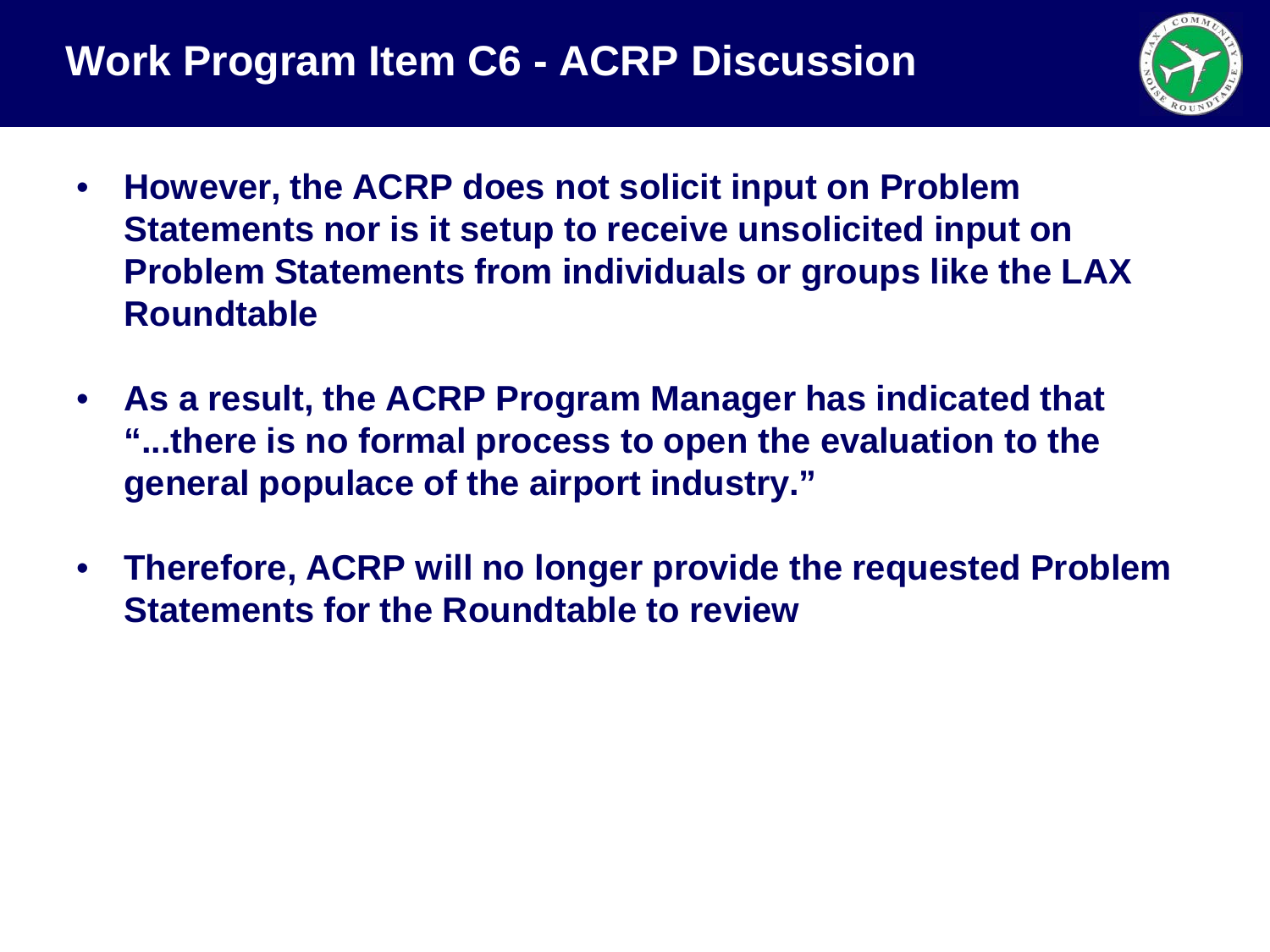

## **BACKGROUND**

- **The ACRP was established in December 2003 to carry out "…applied research on problems that are shared by airport operating agencies and are not being adequately addressed by existing federal research programs."**
- **In October 2005, FAA executed an agreement with the National Academies, through the Transportation Research Board (TRB), to carryout the ACRP**
- **In addition to noise, "the ACRP undertakes research and other technical activities in a variety of airport subject areas including design, construction, maintenance, operations, safety, security, policy, planning, human resources, and administration"**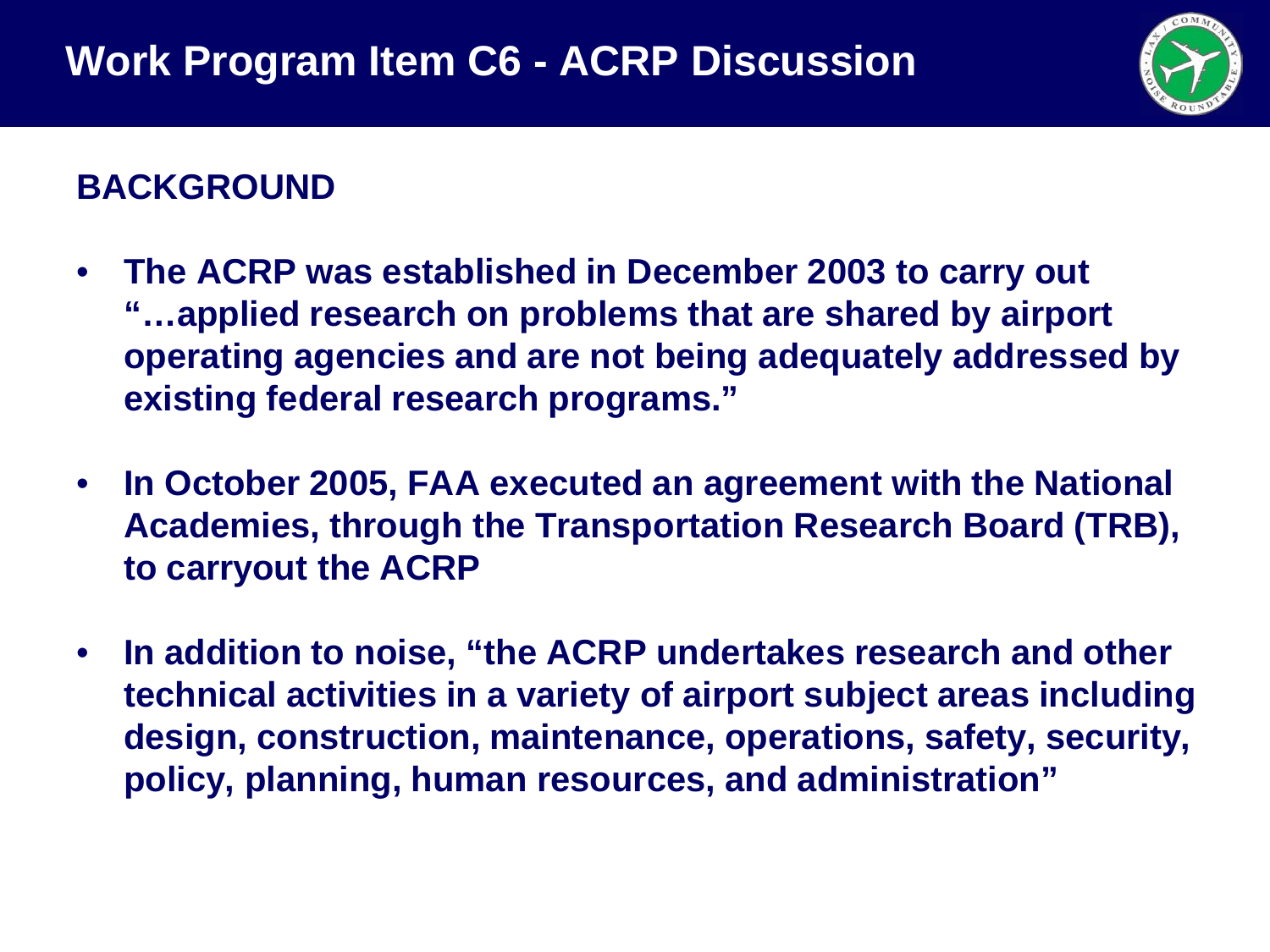

- **In October 2005, the Secretary Transportation appointed an ACRP Oversight Committee (AOC) with representation from airports, aviation industry organizations such as the ACI-NA, AAAE, NASAO, and A4A**
- **The AOC is responsible for identifying the highest priority research projects, establishing the funding levels, and defining the expected products**
- **The ACRP also utilizes the support and ". . .participation of airport professionals, state and local government officials, equipment and service suppliers, other airport users, and research organizations."**
- **TRB appoints a panel of subject-area experts for each research project, which reviews proposals, selects the contractor, and provides input to the research effort**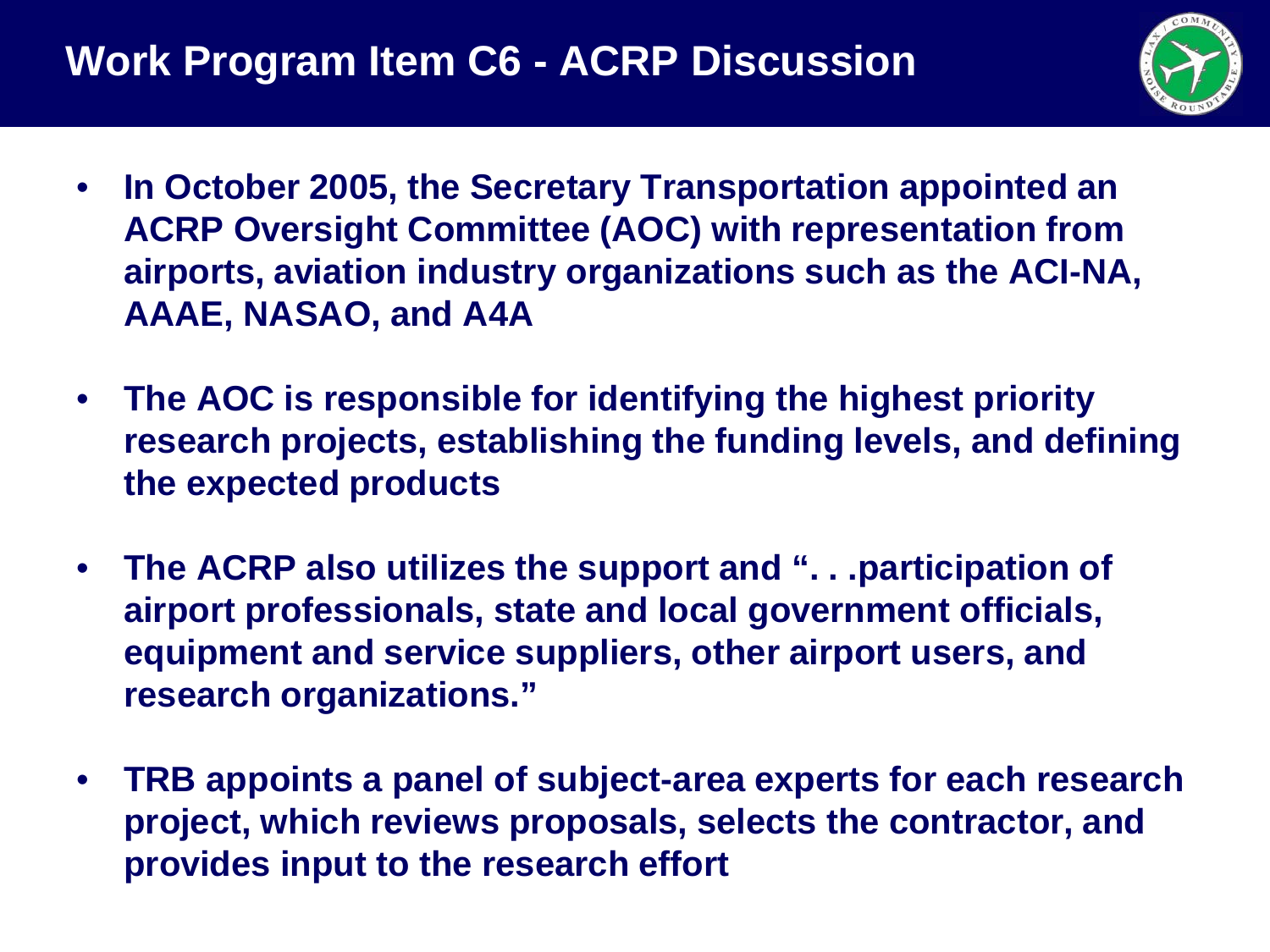

## **THE ACRP PROCESS**

- **ACRP periodically solicits recommendations for research in the form of Problem Statements**
- **The Problem Statements are reviewed by ACRP staff for potential overlap with other ACRP projects**
- **TRB aviation-related committees provide feedback on the merits of each problem statement**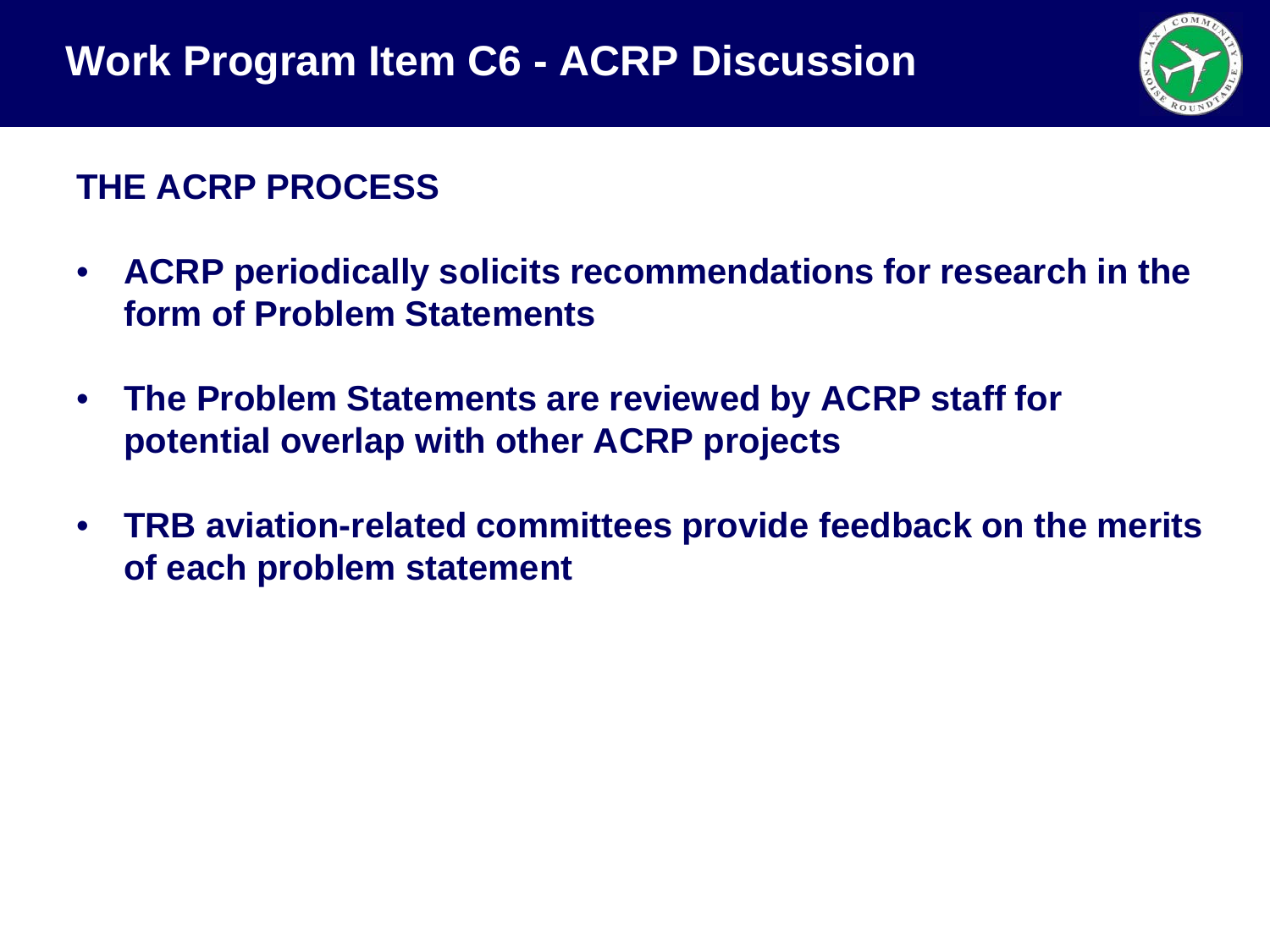

#### **THE ACRP PROCESS**

- **Review panels are convened to evaluate each problem statement and to make a recommendation to the AOC as to which should be funded**
- **ACRP staff then transmits the problem statements and the recommendations for funding to the AOC**
- **AOC members select the problem statements they feel will address the most pressing aviation issues and produce the most useful results for the airport community**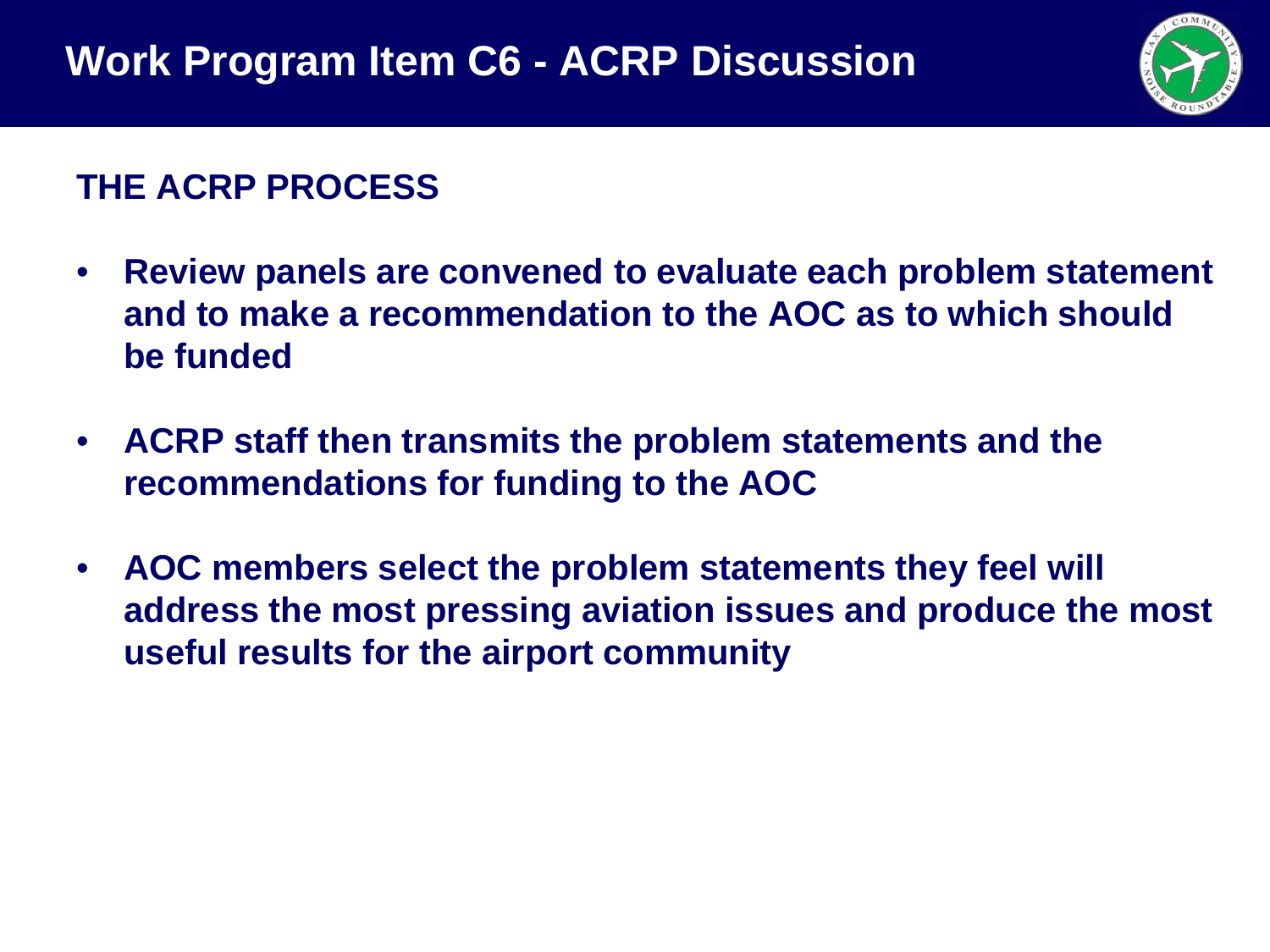

### **THE ACRP PROCESS**

- **The established ACRP process does not provide for unsolicited input into the selection of the Problem Statements**
- **As a result, the current LAX Roundtable process is not an effective way to provide input to the ACRP on aircraft noise research projects**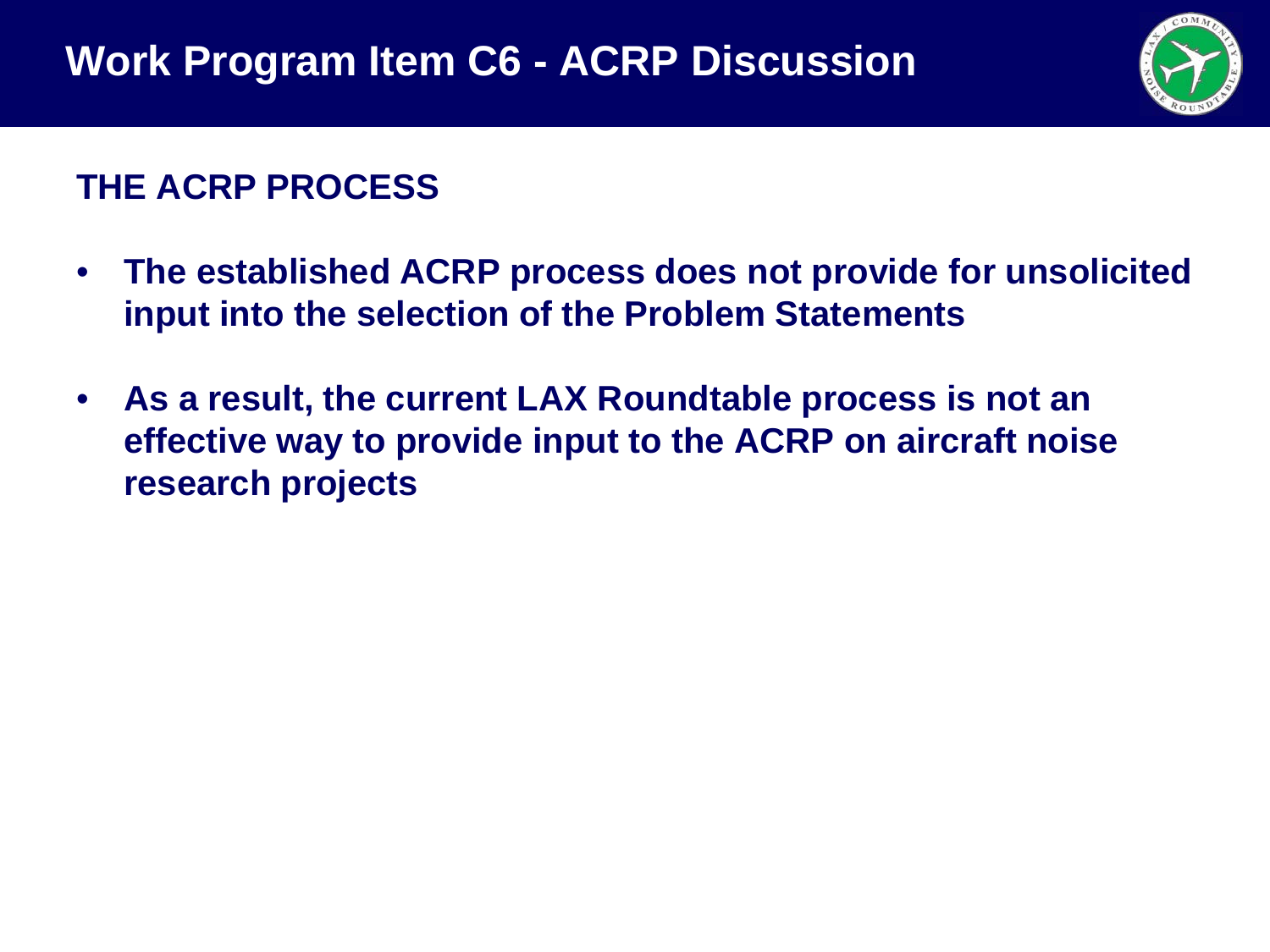

- **While the Roundtable could consider providing input to the ACRP during the Problem Statement creation and submission phase of the research process, this is a time consuming process that is typically best suited for aviation industry professionals involved in research**
- **The Roundtable would need to identify research projects that meet the ACRP goals of:**
	- **solving common operating problems,**
	- **adapting appropriate new technologies from other industries, or**
	- **introducing innovations into the airport industry.**
- **The research would also need to be on problems that are "…shared by airport operating agencies and are not being adequately addressed by existing federal research programs."**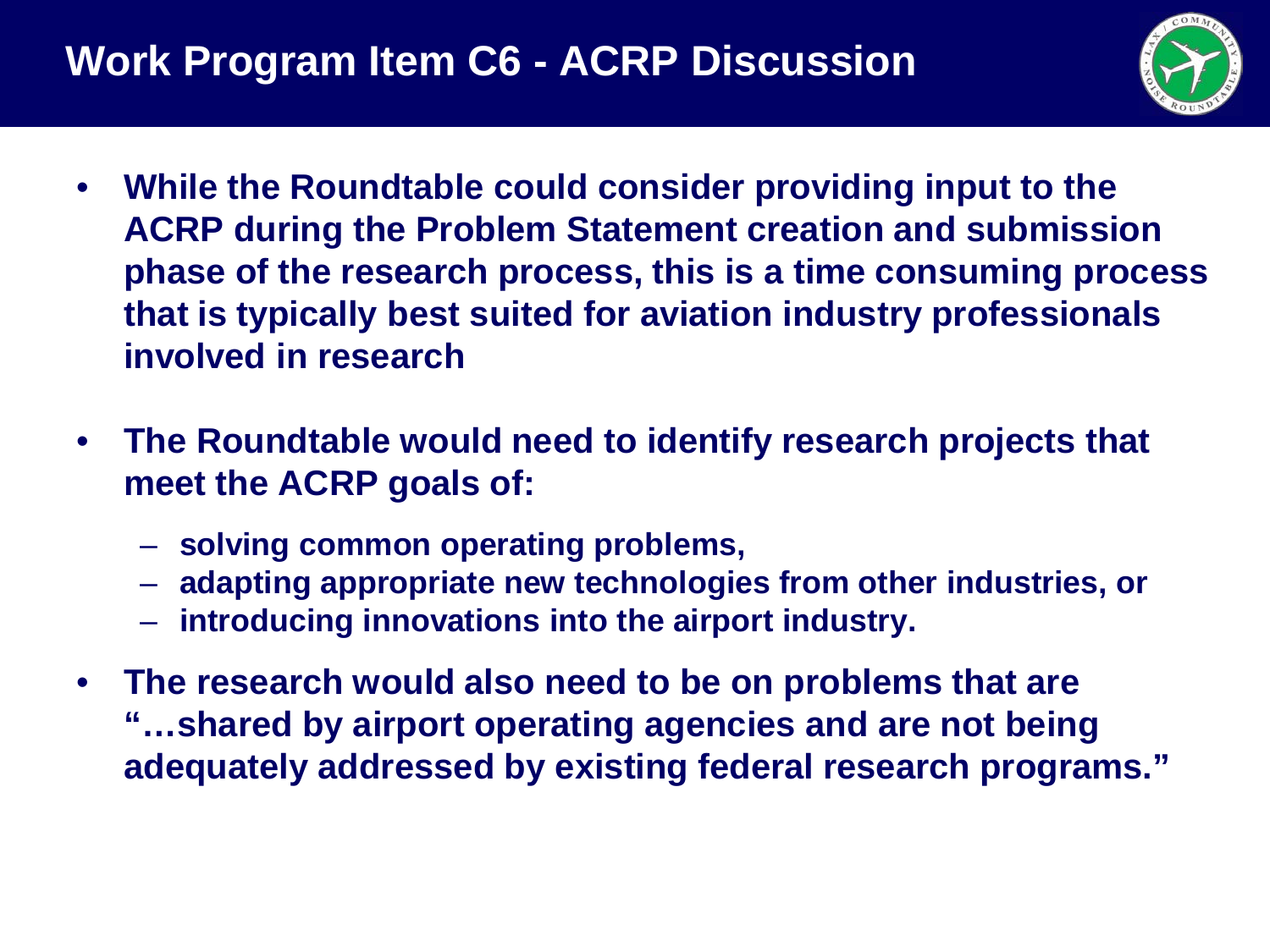

#### **MOVING FORWARD**

- **Since the current process is not an effective use of the Roundtable's time and effort, the Roundtable may wish to consider closing Work Program Item C6**
- **ACRP Problem Statements and ongoing research projects that are of interest to the Roundtable would continue to be covered during the Aviation Noise News portion of Roundtable meetings or may be covered in depth during a separate agenda item**